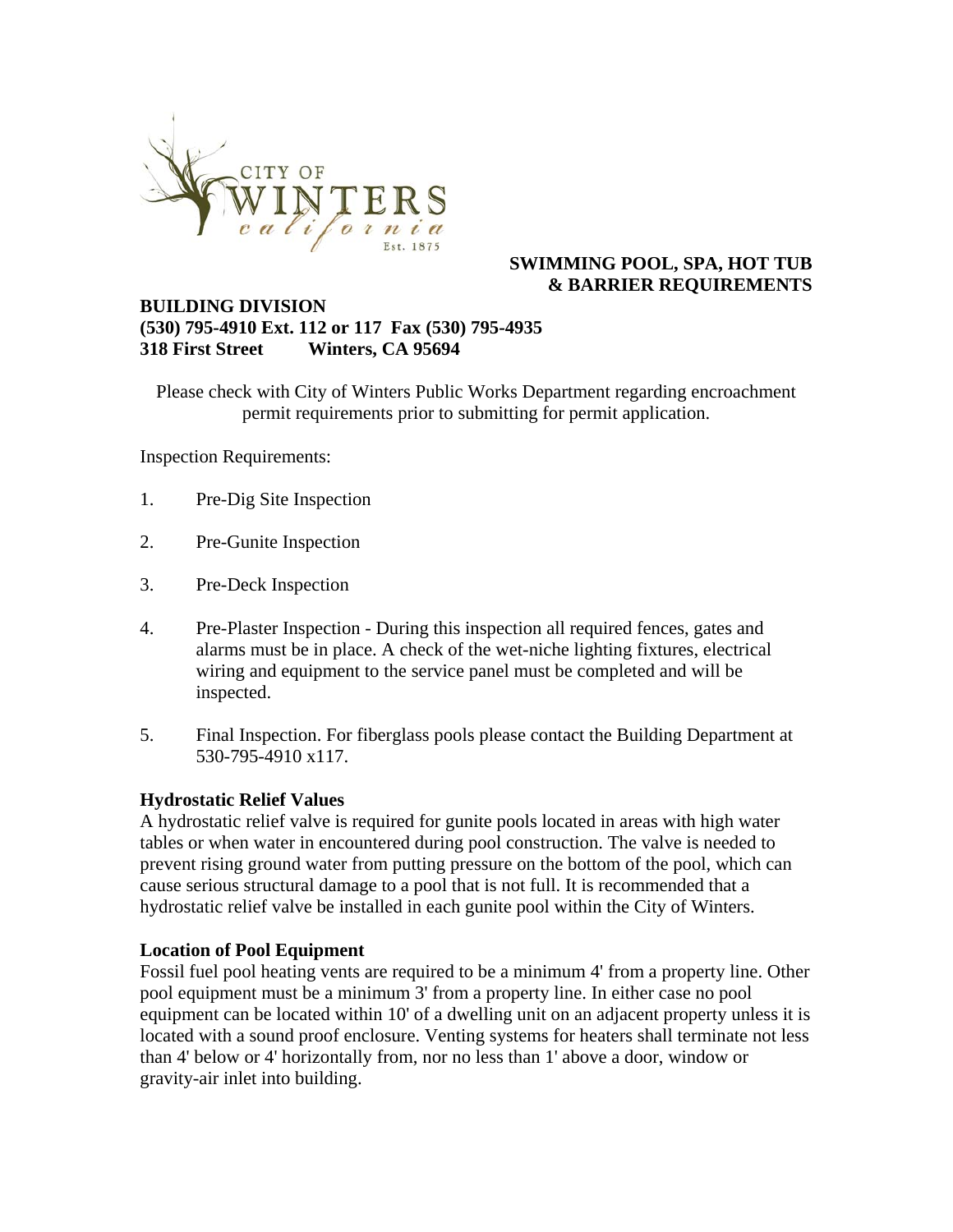#### **Energy Efficiency Requirements**

When a fossil fuel heater is installed all of the following are required:

- 1. Pool cover is installed for outdoor pools or outdoor spas.
- 2. At least a 36" pipe between the filter and heater is installed to allow for the future addition of solar heating equipment.
- 3. Pools that have directional outlets and the circulation pump must have a time switch.

### **Safety Glazing**

Glazing in walls and fences, used as the barrier for indoor and outdoor swimming pools and spas, shall be tempered when all of the following conditions are present:

- 1. The bottom edge of the glazing is less than 60" above the pool or spa deck.
- 2. The glazing is within 5' of the swimming pool or spa's water edge.

#### **Contractors Responsibility**

Any person entering into an agreement to build a swimming pool or spa shall give the consumer notice of the requirements of the swimming pool or spa barrier. Health and Safety Code, Section 115924.

**Notification of pool/spa barrier requirements handout must be completed and approved by this office prior to permit issuance.**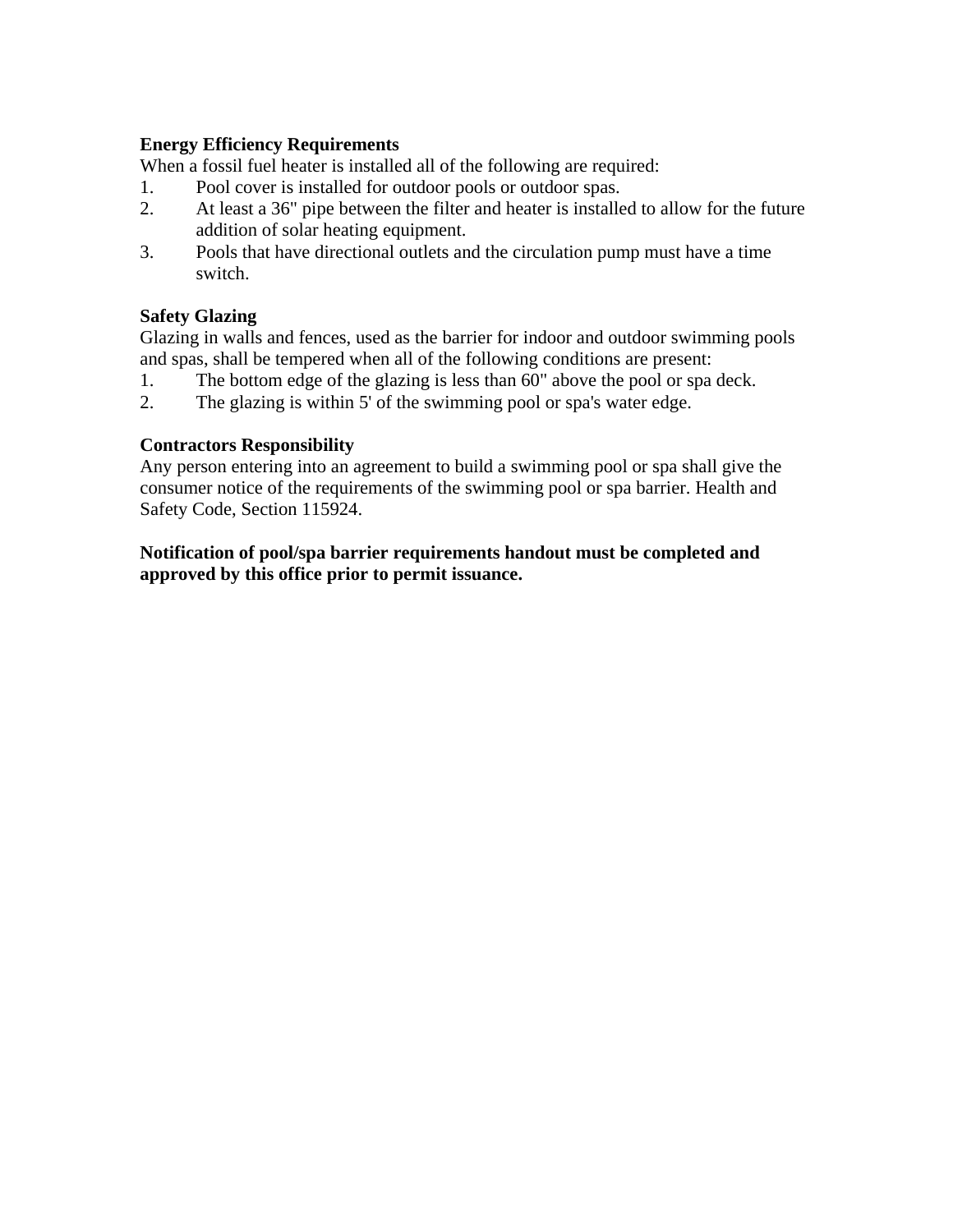# **POOL BARRIERXENCING REQUIREMENTS (State Health and Safety Code Section 115920 to 115927)**

**INTENT:** The intent of the swimming pool barrier requirement is to prevent uncontrolled access by children from adjacent properties and from the home to the pool/spa area.

#### **DEFINITIONS:**

- 1. Swimming pool or pool means any structure intended for swimming or recreational bathing that may contains water over 18" deep. Swimming pool includes in-ground and aboveground structures and includes, but is not to limited to hot tubs, spas, portable spas, and non-portable wading pools.
- 2. Enclosure means a fence, wall or other barrier that isolates a swimming pool from access to the home or from adjacent properties.
- 3. Approved safety pool cover means a manually or power-operated safety pool cover that meets all of the performance standards of the American Society for Testing and Materials (ASTM), in compliance with standard F1346-91.
- 4. Exit alarms means devices that make audible, continuous alarm sounds when any door or window, that permits access from the residence to the pool area that is without any intervening enclosure, is opened or is left ajar. Exit alarms may be battery operated or may be connected to the electrical wiring of the building. Exit alarms may not be allowed to be inoperable with a switch or lock out device.

**REQUIRED SAFETY FEATURES**: Both 1 and 2 must be complied with.

1. The pool shall be isolated from access to a home by one of the following methods prior to filling with water:

- a. The pool shall be isolated from access to a home by any enclosure that meets the requirements of Section 3152B (see below).
- b. The pool shall be equipped with an approved safety cover.
- c. The residence shall be equipped with exit alarms on those doors providing direct access to the pool.
- d. All doors providing direct access from the home to the swimming pool shall be equipped with a self-closing, self-latching device with a release mechanism placed no lower than 54" above the floor.
- e. Other means of protection, if the degree of protection afforded is equal to or greater than that afforded by any of the devices set forth in subdivisions (a) to (d), inclusive, as determined by the building official of the jurisdiction issuing the applicable building permit.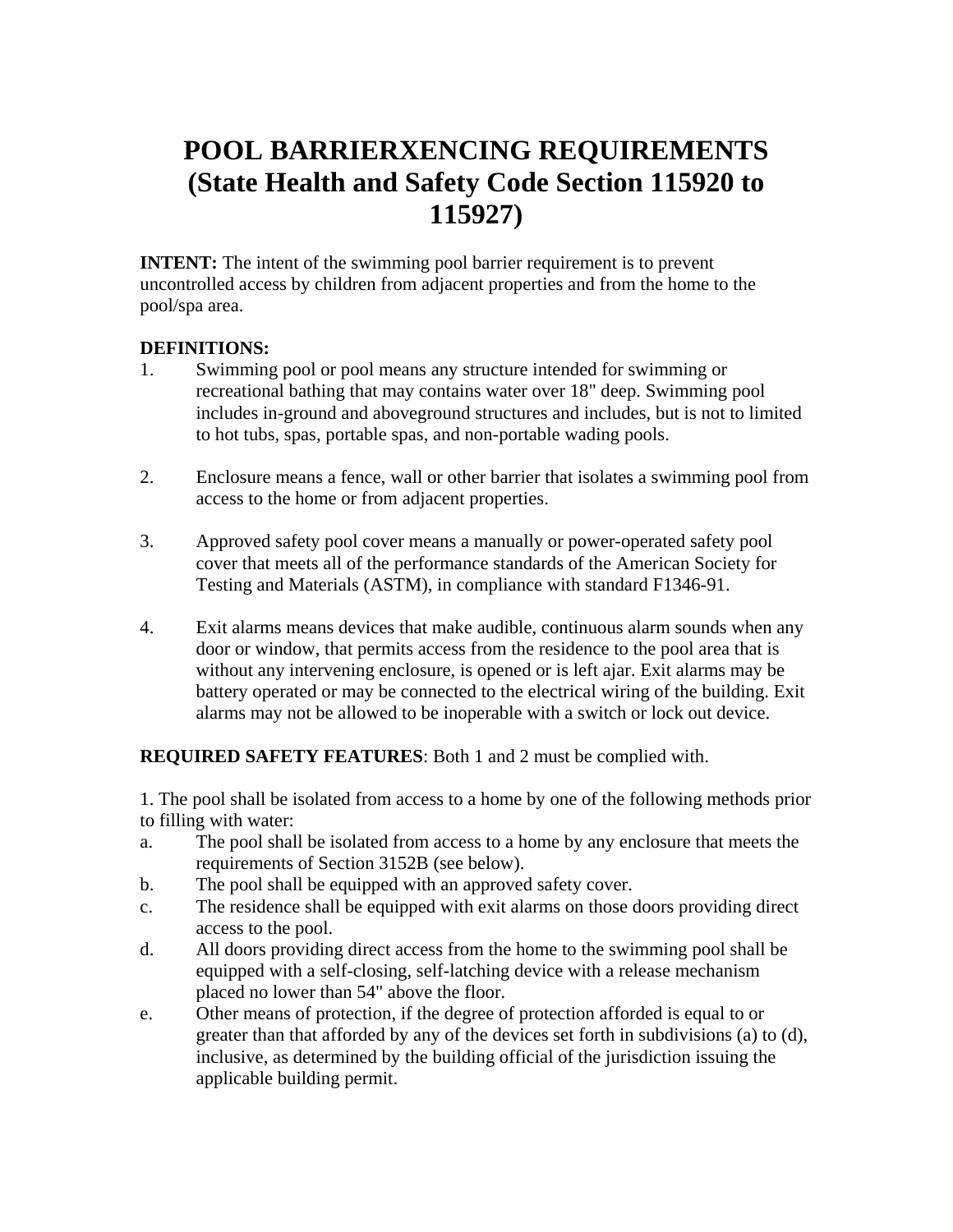2. The pool shall be permanently walled or fenced so as to prevent uncontrolled access by children from a street or adjacent properties by any enclosure that meets the requirements of Section 3152B (see below) prior to filling with water.

**SECTION 3152B.** An enclosure shall have all of the following characteristics:

- 1. Any access gate through the enclosure shall open away form the swimming pool, and are self-closing with a self-latching device placed no lower than 60" above the ground.
- 2. A minimum height of 60".
- 3. A maximum vertical clearance from the ground to the bottom of the enclosure of 2" or a distance equal to or less than 4" if installed over a solid surface such as concrete.
- 4. Gaps or voids, if any, do not allow passage of a sphere equal to or greater than 4" in diameter.
- 5. An outside surface free of protrusions, cavities or other physical characteristics that would serve as handholds or footholds that could enable a child below the age of five years to climb over. Horizontal members shall be spaced at least 45" apart. Chain link may be used provided that openings are not greater than 1-3/4 inches measured horizontally.

**Electric Code General Information**: applies to outdoor pools, spas and hot tubs.

### **A. Wet-niche fixtures:**

- 1. An approved fixture is to be roughed in a minimum of 24" below top of forms. (Must be minimum 18" below water at final)
- 2. Conduit to the fixture housing must be approved brass, bronze or UL labeled nonmetallic conduit and cannot contain conductors for anything except the light fixture.
- 3. Where listed non-metallic conduit is used between the fixture and the junction box, a No. insulated copper conductor shall be installed in the conduit and its termination in the forming shell of the light shall be encapsulated with a listed potting compound.
- 4. The pool light junction box must be approved with factory installed grounding terminals and located a minimum 8" above the water, 4" above the deck and 4' from the edge of the water. If the junction box is located in the finished walkway around the pool it must be protected. (Under diving board OK)
- 5. Ensure that both the fixture and forming shell are listed for use with each other.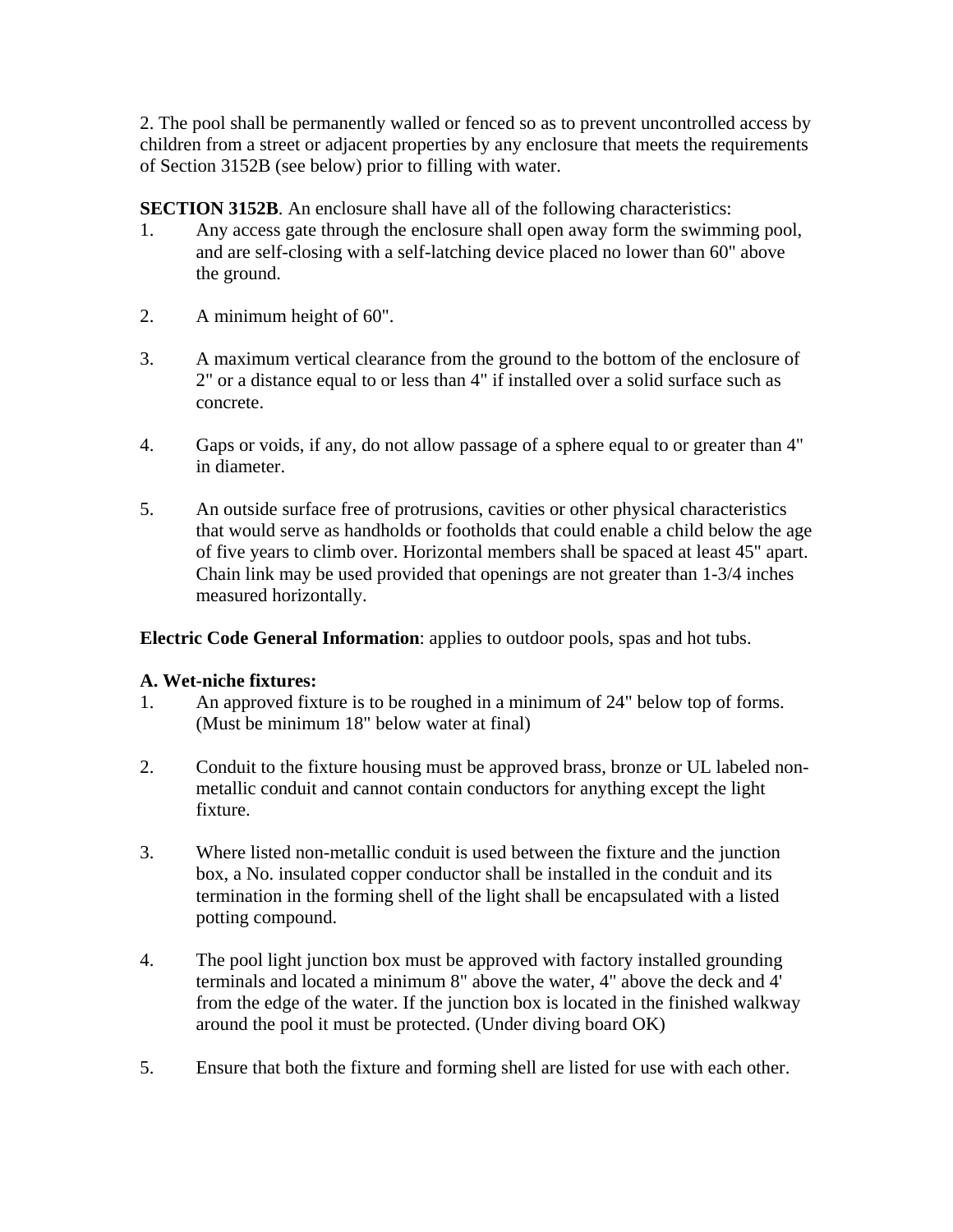6. Permitted to use liquid fight flexible non-metallic conduit from the forming shell to the junction box.

## **B. Bonding:**

An insulated or bare 48 common copper conductor is required to connect the metal of the pool deck and steel, wet-niche housing, diving board, ladder, rails, slide, pump, filter, pool cover motors and any metal within 5' horizontally and 12' vertically of the pool (conduit, piping and other metal parts).

**C. Underground wiring** shall not be permitted under or within 5' of the pool (except needed pool wiring).

## **D. Grounding:**

- 1. The following equipment (in addition to the 48 bond) is required to be grounded with an insulated copper grounding conductor sized per CEC Table 250-122 but not smaller than #12 installed in the conduit with the circuit conductors: pool lighting fixtures, all electrical equipment associated with the recirculation system, junction boxes, transformer enclosures, G.F.I.C.'s, panel boards and any other electrical equipment within 5' of the pool.
- 2. The feeder between a sub-panel and the service equipment shall have an insulated equipment grounding conductor sized per CEC Table 250-122 but not smaller than #12 copper installed with the feeder conductors in conduit. In a single dwelling unit the wiring to the service equipment may be in an approved cable assembly within the dwelling unit only.

## **E. GFCI's**

- 1. Underwater light(s)- the conduit to the light must be sealed at GFCI enclosure.
- 2. Electrically operated pool covers (also must be minimum 5' from pool edge).
- 3. 125-volt receptacles are not permitted to be located less than 10' from the pool edge. GFCI protection is required for receptacles located within 20' of pool edge. (One receptacle is required between 10' and 20' of the pool or outdoor spa)
- 4. Lighting fixtures and lighting outlets less than 5' above and between 5' and 10' from the pool. (Not permitted less than 5' to the pool)
- 5. All electrical equipment, including cords used with storable pools.
- 6. Spas and hot tubs: In addition, listed package units may be connected with a cord no longer than 15' and be GFIC protected.

**F. Overhead conductors** are not permitted above an area within 10' horizontally of the pool, above diving structures, stands, towers or platforms. ECEPTION: If the lines are UTILITY owned, operated and maintained the following clearances for insulated supply or service cables are as follows: 18' in any direction to water or walkway, 14' 1 any direction to diving boards, stands or towers and to the outside edge of diving boards, stands or towers but in no case less than 10'. Check with local utility company prior to digging of pool.